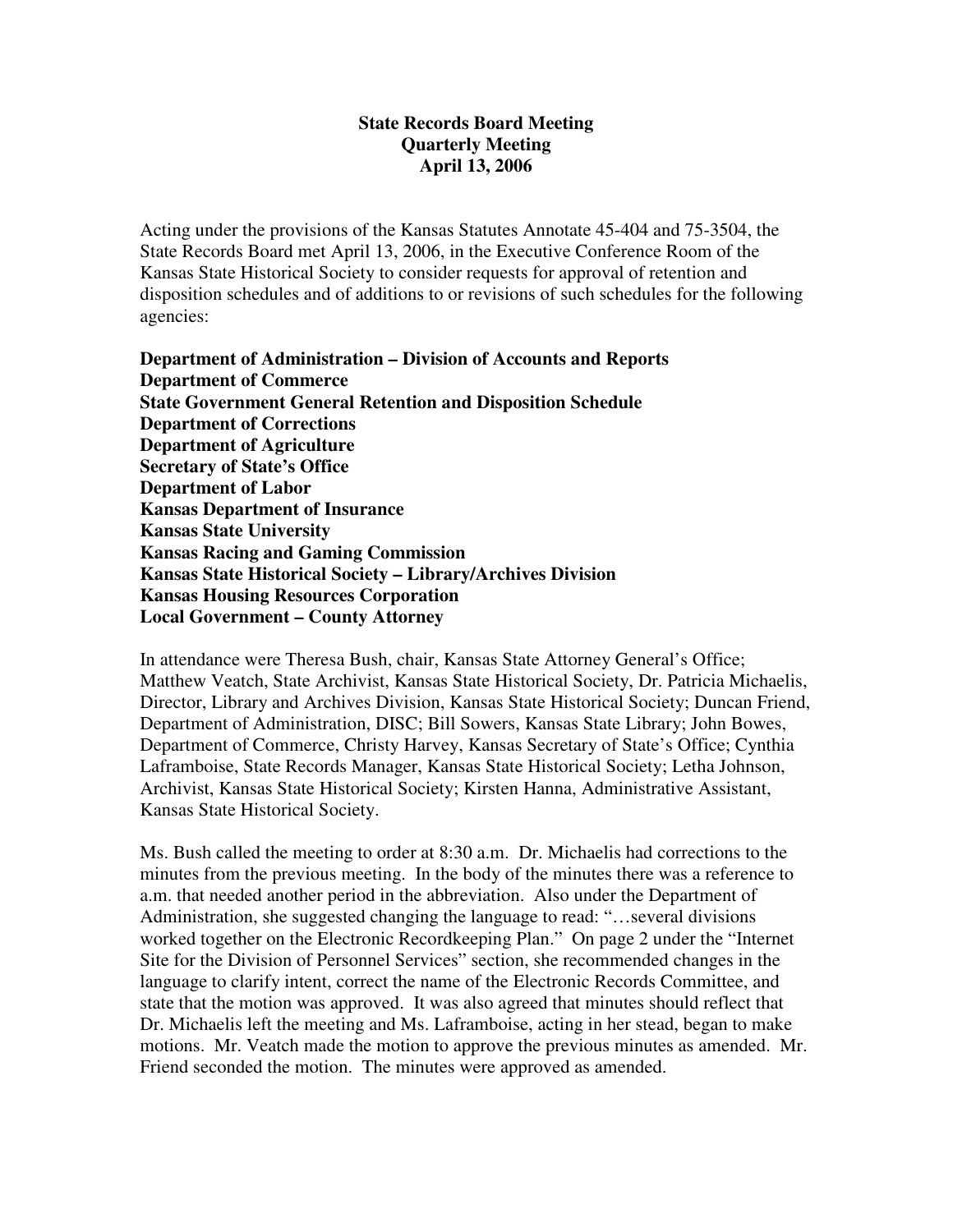#### **Department of Commerce**

Ms. Laframboise introduced John Bowes, Records Officer for the Department of Commerce. She commended Mr. Bowes for preparing nearly the entire retention and disposition schedule in a short time. Dr. Michaelis noted that some entries did not have descriptions and Ms. Laframboise responded that those series were approved under the Department of Human Resources prior to the time when descriptions were part of retention and disposition schedules. The record series without descriptions were all obsolete records and Mr. Bowes determined that there were no longer any staff who were familiar with the records to provide a description of them. He continued explaining that the program was transferred to the Department of Commerce from the Department of Human Resources and that its missions is to deliver federal job training programs using federal grants. As technology progressed, the division discontinued manually collecting many types of forms and altered their business processes. When data went to the mainframe computer, many record series disappeared. Dr. Michaelis recommended amending Audit Reports – Workforce Investment Act to read: **Description**: Results of audits conducted under the Single Audit Act of local governments and state governments and non-government entities of recipients of the federally funded Workforce Investment Act; **Retention**: See Comments; **Disposition**: Archives; **Comments**: Retain for 5 fiscal years, then transfer to the archives for purging.

On page 1, Complaint/Grievance Records was amended to read: **Retention**: 5 calendar years. Also on page 1, Equal Opportunity Workforce Investment Act Administration Files was amended to read: **Retention**: 5 fiscal years; **Disposition**: Archives; **Comments**: Retain 5 fiscal years, then transfer to the archives for purging.

On page 2, Equal Employment Opportunity Grievance Files is a federal program regarding complaints alleging discrimination and the records are confidential. Ms. Laframboise was curious as to why the agency would keep those records permanently and perhaps retaining them for 3-5 years would be sufficient. Mr. Bowes agreed. Ms. Bush recommended consulting federal law, however, if the records come to the state archives it will be the KSHS's responsibility to administer access. Equal Employment Opportunity Workforce Investment Act Grievance Files were amended to read: **Retention**: See Comments; **Disposition:** Archives; **Comments**: Retain in office until 5 years after closure, then transfer to the archives for purging; **Restrictions**: K.S.A. 45-  $221(a)(2)(4)(11)(25)$  and KSA 64-432. Ms. Bush reminded the group that K.S.A. 45- $221(a)(11)$  only closes the records during the investigation.

Mr. Veatch also suggested changing the series title on page 2 to read: License Application Files – Kansas Athletic Commission. The board agreed.

Mr. Bowes observed that two divisions were not represented on the schedule and Ms. Laframboise responded that those divisions had been scheduled previously. Mr. Veatch suggested that it would be a good idea to review the previously approved schedule entries. Dr. Michaelis added that if the agency is implementing their schedule selectively it could be problematic and Ms. Bush agreed.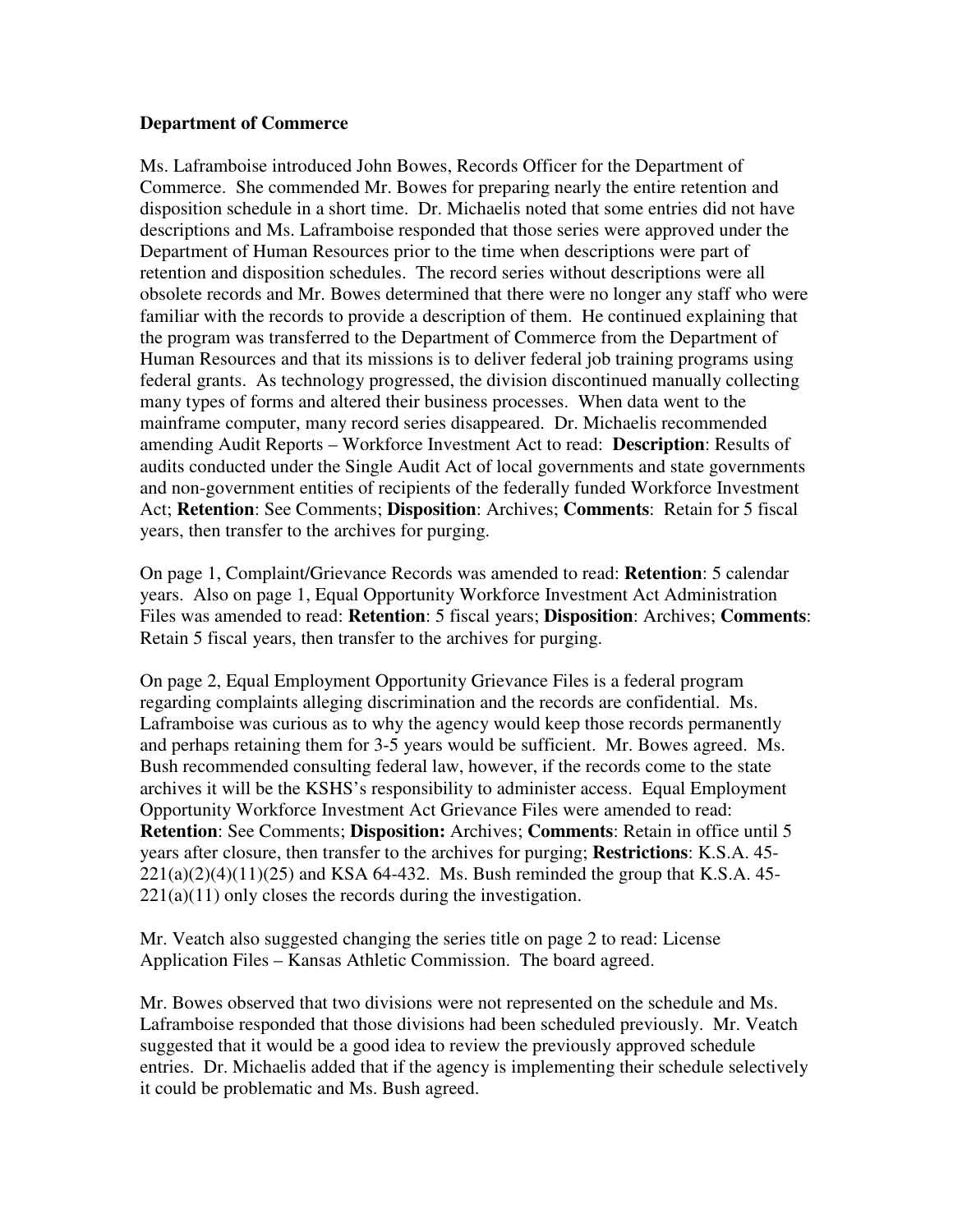Audit Reports – Reference Copies on page 3 was amended to read: **Restrictions**: P.L. 105-220 & C.F.R. 69-400(d).

On page 4, Disadvantaged Business Enterprise (DBE) Certifications was amended to read: **Description**: Certification to Kansas corporations owned by women and/or minorities demonstrating eligibility for tax credits.

On page 6, regarding the Community Service Tax Credit Program records, Mr. Friend expressed concern about how future records officers would be able to determine that the records were transferred from another agency and how those agencies were associated. He asked, if the records were transferred, would their schedule transfer? Ms. Laframboise responded yes and continued saying that the history database reflects the original retention and disposition schedule. Mr. Friend asked if the schedule would reflect the move. Ms. Bush pointed out that in this case the narrative mentions the transfer, as long as the narrative is attached, people would be able to track the move. She also asked if someone were tracking back from the present, how would they know which agency the records are in. Mr. Veatch said that there is a management system data model but it is not constructed yet. Mr. Bowes asked if the Department of Labor, formerly the Department of Human Resources, updated their schedule to indicate that the records are gone? Ms. Laframboise said that she had made the changes to the database. Mr. Veatch suggested sending out a notice of change and Ms. Laframboise said she would send out the revised schedule. Dr. Michaelis said that the Historical Society handles that information when the records come to the archives, Ms. Johnson, provides the description, explains any changes and why the records are located in that particular agency.

On page 7, the High Performance Incentive Program (HPIP) Files series was amended to read: **Description**: applications and supporting documentation submitted by a business seeking investment tax credits.

Dr. Michaelis quested Mr. Bowes about what content the files actually contained, for example, reports of who received the loans, or does that information exist elsewhere? Mr. Bowes indicated that the files contain reports of those who actually received the loans and that other information regarding the program is in the general schedule and on the department website. The amended the comments to read: **Comments**: Retain until no longer useful, then transfer to the archives for purging.

On page 8, under the Participant Files series, the restrictions were corrected to read: **Restrictions**: P.L. 105-220; C.F.R. 69-400; P.L. 105-220, sec. 15(H)(2).

It was moved to accept the schedule with amendments, Mr. Veatch seconded the motion and the board approved the schedule as amended.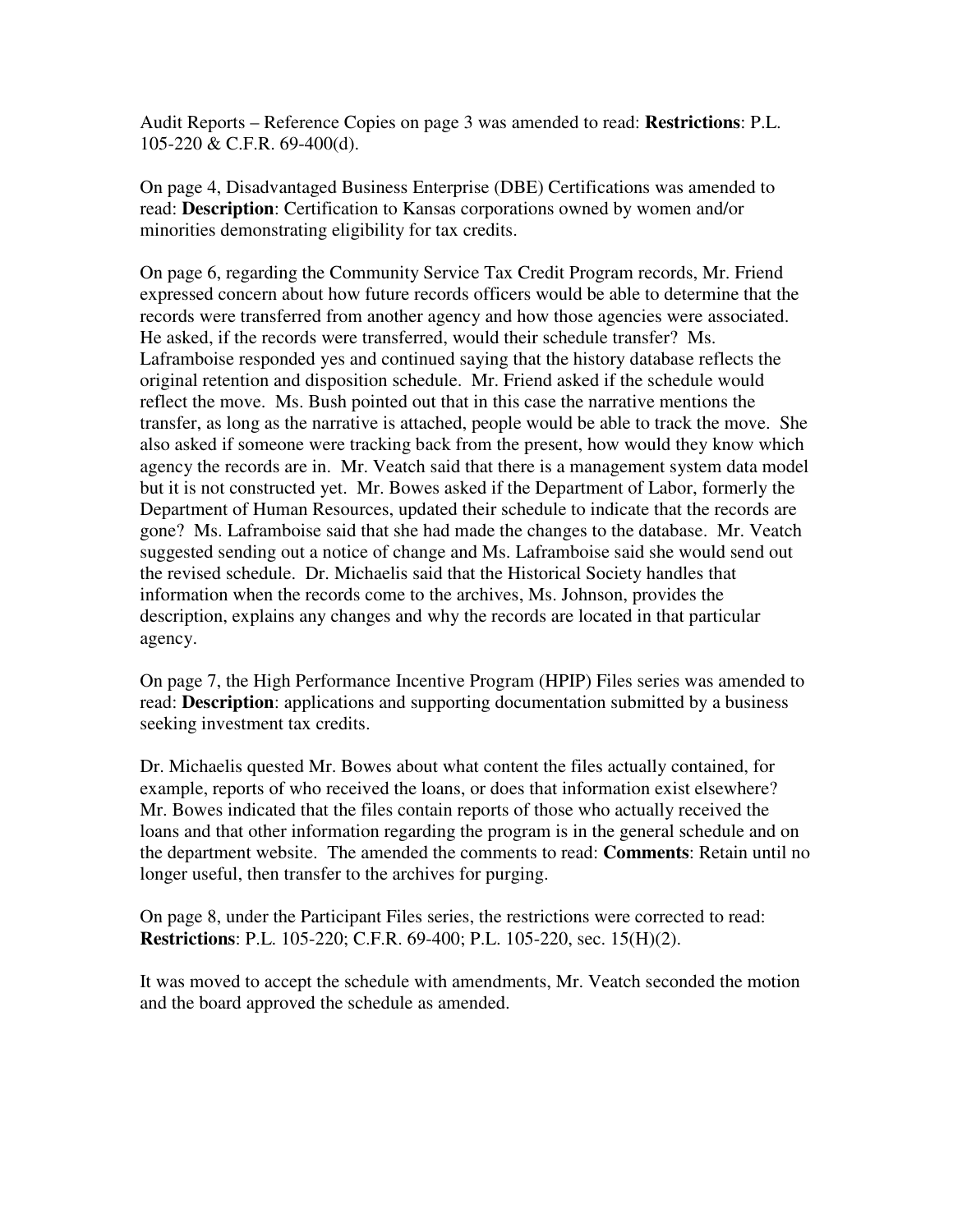#### **Secretary of State's Office**

After discussion regarding page 3, Governor's Executive Orders and Directives, the board decided that the records be transferred to the archives rather than destroyed. Mr. Veatch pointed out that a Governor's term of office is four years and whenever the Secretary of State leaves the office the records of that office remain in that office. As KSHS does not have a retention schedule with the governor's office, these records should be transferred to the historical society. Mr. Sowers said that the State Library receives a copy but not the original copy. Dr. Michaelis recommended that the Secretary of State's Office retain the records for one year, then transfer those records to the archives for preservation. The board agreed.

The description in the University Agreements series on page 6 was amended to read: **Description**: Copies of agreements entered between the Kansas Board of Regents, a Kansas university, and a foreign college or university regarding the exchange of students and faculty/staff; **Disposition**: Archives.

Mr. Veatch raised a question about the Certified Party Affiliation Lists series on page 8 noting that information about voters and their affiliations might be of historical value, especially to genealogists. Mr. Friend asked if records of this nature were moving more to electronic form. Ms. Johnson said that Shawnee County transfers a paper copy of voters and party affiliation to the KSHS but it is the only county to do so. The board agreed to table this series in order to gain more information such as if the records are restricted or open to the public.

Dr. Michaelis pointed out that the Charter Ordinances Annexing Land Files on page 8 had specific information yet were not slated to come the historical society, whereas a series on page 2, which did not have specific information were coming to the historical society. Ms. Harvey said the records offer a layout, like a map. Ms. Laframboise noted that the originals are kept with the census. Ms. Johnson said the historical society does get the records from census but they are duplicates and not the originals.

On page 9, the Voting Machine Certification Files series were amended at Ms. Harvey's request to read: **Retention**: 4 years; **Comments**: Transfer to the archives for purging. This change provides that the records remain at the Secretary of State's Office for two election cycles. Ms. Harvey said some party might want to know why certain voting machines were certified and others were not.

A question was raised as to why the record series Corporation Name Reservation Records was only maintained for 120 then destroyed. Ms. Harvey said that corporations have to refile every quarter so new records are created at that time.

Insignia filings series on page 11 was amended to read: **Comments**: Retain files 6 calendar years after cancelled, then destroy. Record index is maintained permanently.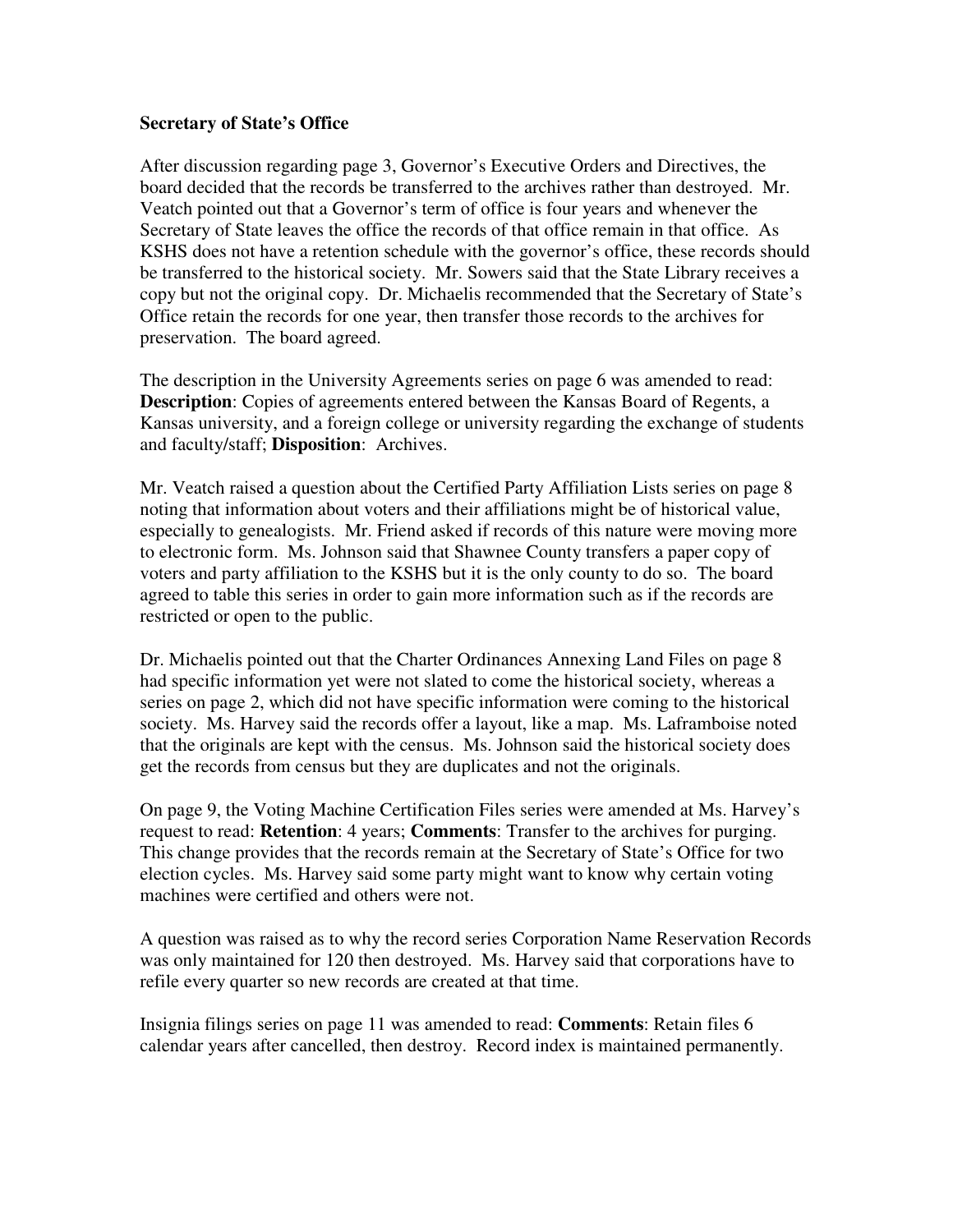Dr. Michaelis moved to approve the schedule with amendments, however, tabling the Certified Party Affiliation Lists series. Mr. Sowers seconded the motion. The schedule was approved as amended with one item tabled.

## **Division of Administration – Accounts and Reports**

Dr. Michaelis suggested that the comments in the Court Ordered Withholding (COWs) be moved to the Remarks field and if relevant, the email responses should be attached to the schedule. The board agreed.

The same was agreed upon the Income Withholding Orders (IWOs) for Terminated Employees, the comments were moved to the Remarks field.

Mr. Veatch moved that the schedule be approved as amended. Mr. Friend seconded the motion. The schedule was approved as amended.

### **State Government General Retention and Disposition Schedule**

On page 1, Governor's Proclamations was rewritten at Ms. Bush's suggestion to read: Description: Copies of proclamations issued by the Governor's Office related to various agency activities and functions. Ms. Johnson noted that the department is required by statute to send copies to the State Library and State Archives. Mr. Veatch said that should be made clear in the comments. The comments now read: **Comments**: Kansas State Historical Society will maintain the records permanently.

The description in the Legal and Public Notices was also amended to read: **Description**: Announcements published in the Kansas Register and/or official newspapers of which both the Kansas State Library and the Kansas State Historical Society keep copies.

Dr. Michaelis moved that the schedule be approved as amended. Mr. Sowers seconded the motion. The schedule was approved as amended.

#### **Department of Corrections**

Ms. Bush questioned whether K.S.A. 45-221(a)(4) applied to Volunteer Files and suggested that the department's legal office revisit the statutes listed in the Restrictions filed to make sure that they are applicable.

The comments were amended to read: **Comments**: Retain until no longer useful, then destroy.

Mr. Sowers moved that the schedule approved as amended. Mr. Veatch seconded the motion. The schedule was approved as amended.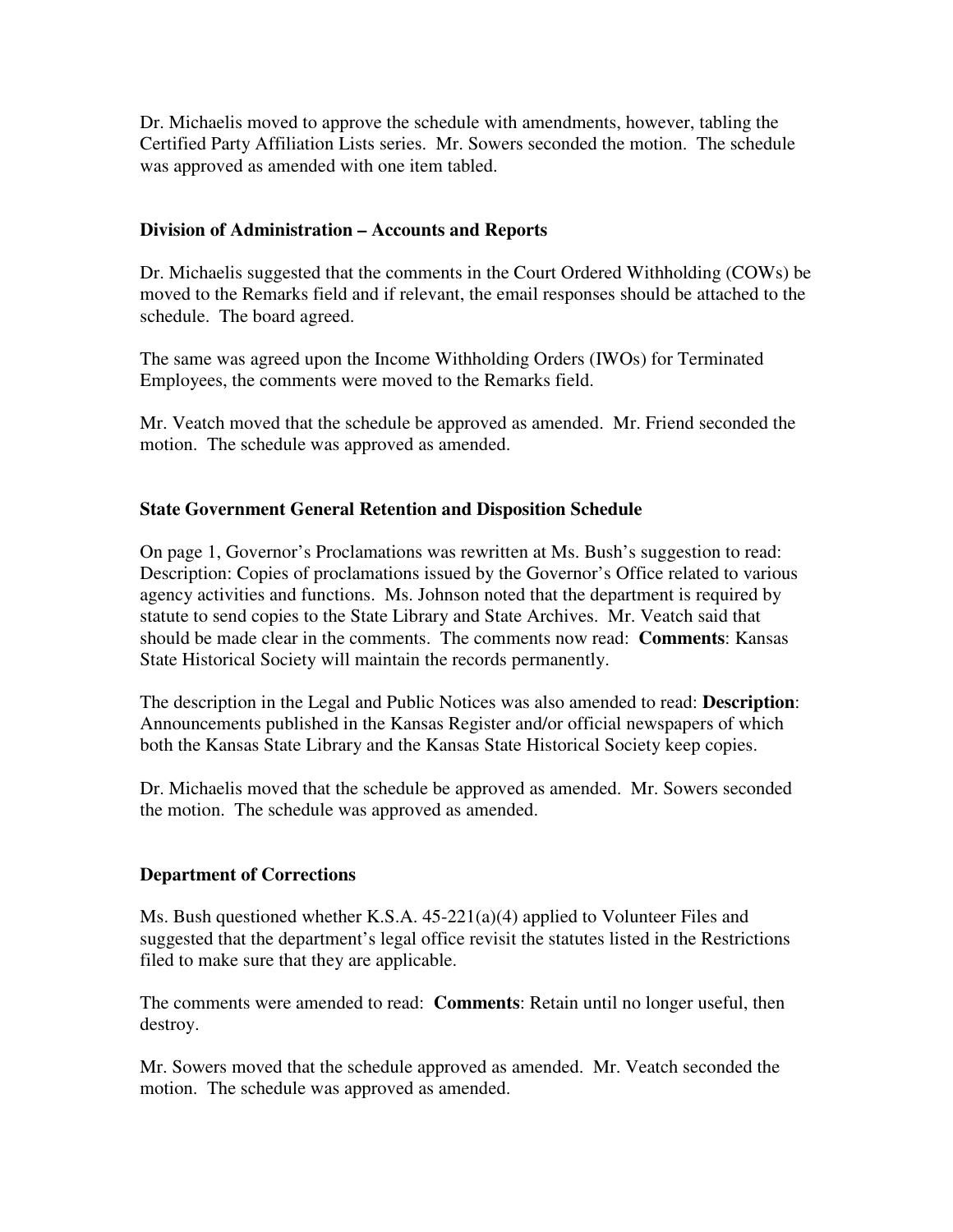### **Department of Labor**

Dr. Michaelis moved the schedule be approved as submitted. Mr. Sowers seconded. The schedule was approved.

### **Department of Insurance**

Dr. Michaelis suggested the schedule entry be tabled to check that the series title is accurate since the changes reflect a discrepancy between the series title and the description. Ms. Bush said the series title references rates but the description does not. The board agreed to table the schedule entry pending clarification.

### **Kansas State University**

Dr. Michaelis recommended that the board adopt the previously approved County Sheriff's Office retention and disposition schedule entry for Traffic Reports to maintain consistency. She said that the board recommended retaining the records for 5 years and the university may chose to retain them longer. The Traffic Reports entry was amended to read: **Description**: Reports compiled by university police regarding traffic violations or accidents which occurred on campus and maintained for reference purposes; **Retention**: 5 calendar years.

Ms. Bush said that the board should not shorten the retention for criminal records. The Criminal Reports series remained unchanged. It was moved to accept the schedule as amended, seconded, and the board approved the motion.

# **Kansas Racing and Gaming Commission**

Ms. Bush said that the commission cannot disclose background check information provided to them by the Kansas Bureau of Investigation but that does not apply when the agency conducts the background check. She suggested that the schedule be tabled and the records officer seek advice from the commission attorneys. Dr. Michaelis said if the complaint comes before the commission for a decision, then the records should be transferred to the archives. She suggested Ms. Laframboise determine if there are separate investigation files that should be transferred to the archives rather than just Complaint Files. Ms. Bush moved to table the schedule and the board agreed.

#### **Kansas State Historical Society Library/Archives Division**

Mr. Veatch quested the use of the term "central files." Dr. Michaelis said that when a project is complete any supplemental information should be filed with the accession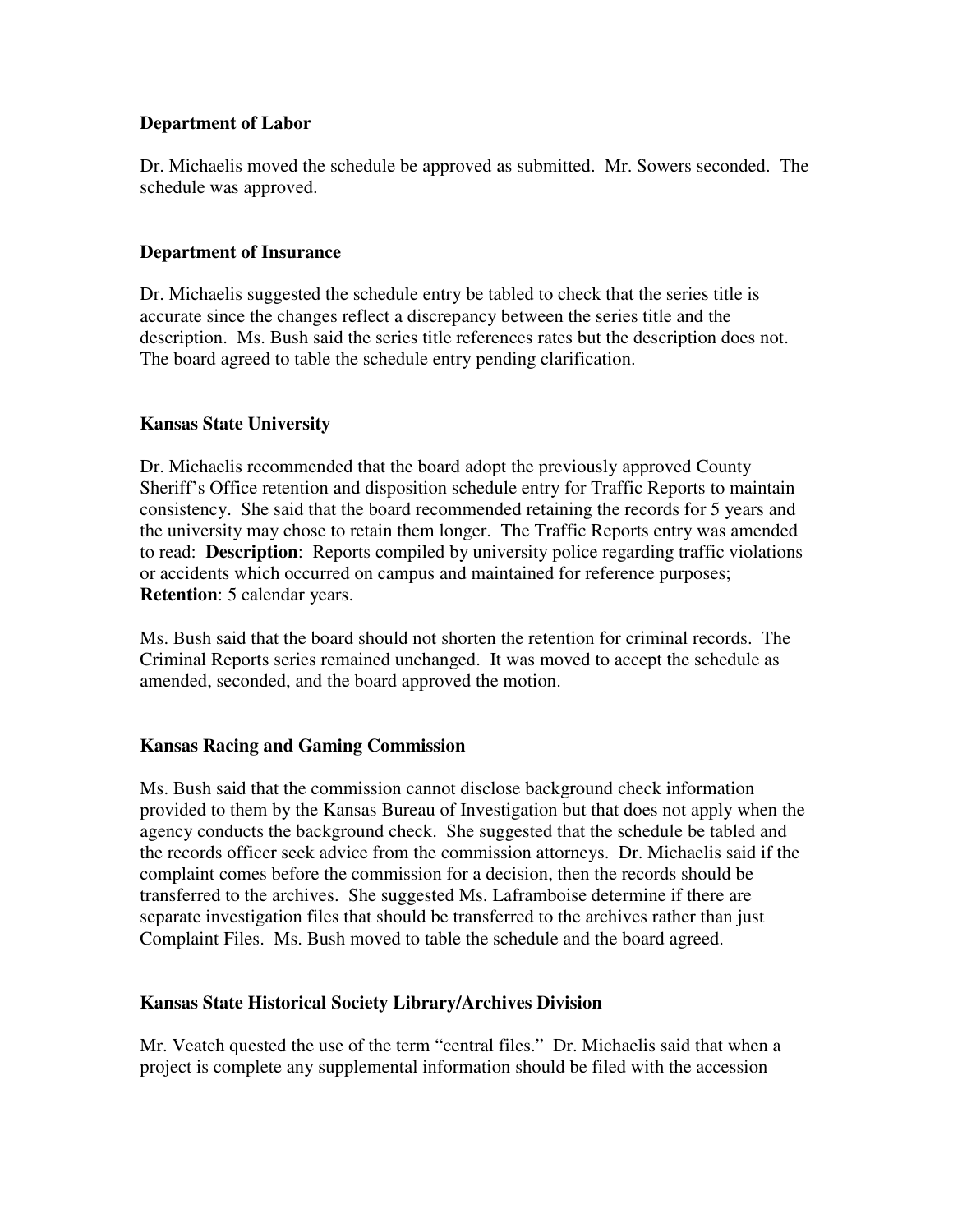records and retained accordingly. The board decided that should be reflected in the Comments field.

The comments were amended to read: **Comments**: Retain until project is completed, then file with appropriate accession records and retain accordingly.

Ms. Laframboise moved to approve the schedule with the amendment. Mr. Friend seconded the motion. The schedule was approved as amended.

#### **Housing Resources Corporation**

Dr. Michaelis moved the scheduled be approved without amendments. Mr. Sowers seconded the motion. The schedule was approved without amendments.

### **Local Government – County Attorney**

It was suggested that the historical society contact the county attorneys to see if they want the records returned and if not, that the records be destroyed. Mr. Friend asked if there was a precedent for this action. Mr. Veatch responded that the state archives holds local records and that it is within provisions of the retention and disposition schedule to destroy the records. Dr. Michaelis noted that there are laws already in place that govern how records are handled regarding deaccessioning. Mr. Sowers asked if some of the local records are microfilmed. Ms. Laframboise answered, no, since these are not permanent records. Dr. Michaelis said that the schedule was brought before the board for advisory purposes but the board did not vote. She added that the historical society will contact the county attorneys in accordance with the schedule and if they do not the records, the y can be destroyed. Mr. Sowers suggested that the historical society let the agency know that some records are closed and some are not closed. Mr. Veatch assured the Board that the historical society would clarify any possible restrictions.

# **Department of Agriculture – Multiple Divisions**

There were several references to electronic records and the question was asked if the agency had an Electronic Recordkeeping Plan. Ms. Laframboise answered that they did not.

On page 3, the description for the Y2K Files – Obsolete Series was amended to read: **Description**: Documents relating to agency efforts to identify systems and comply with standards to ensure that the computer systems will continue to function in the next millennium.

On page 4, Correspondence – Assignments was amended to use the general schedule entries: Correspondence – Routine and Correspondence – Policy Related.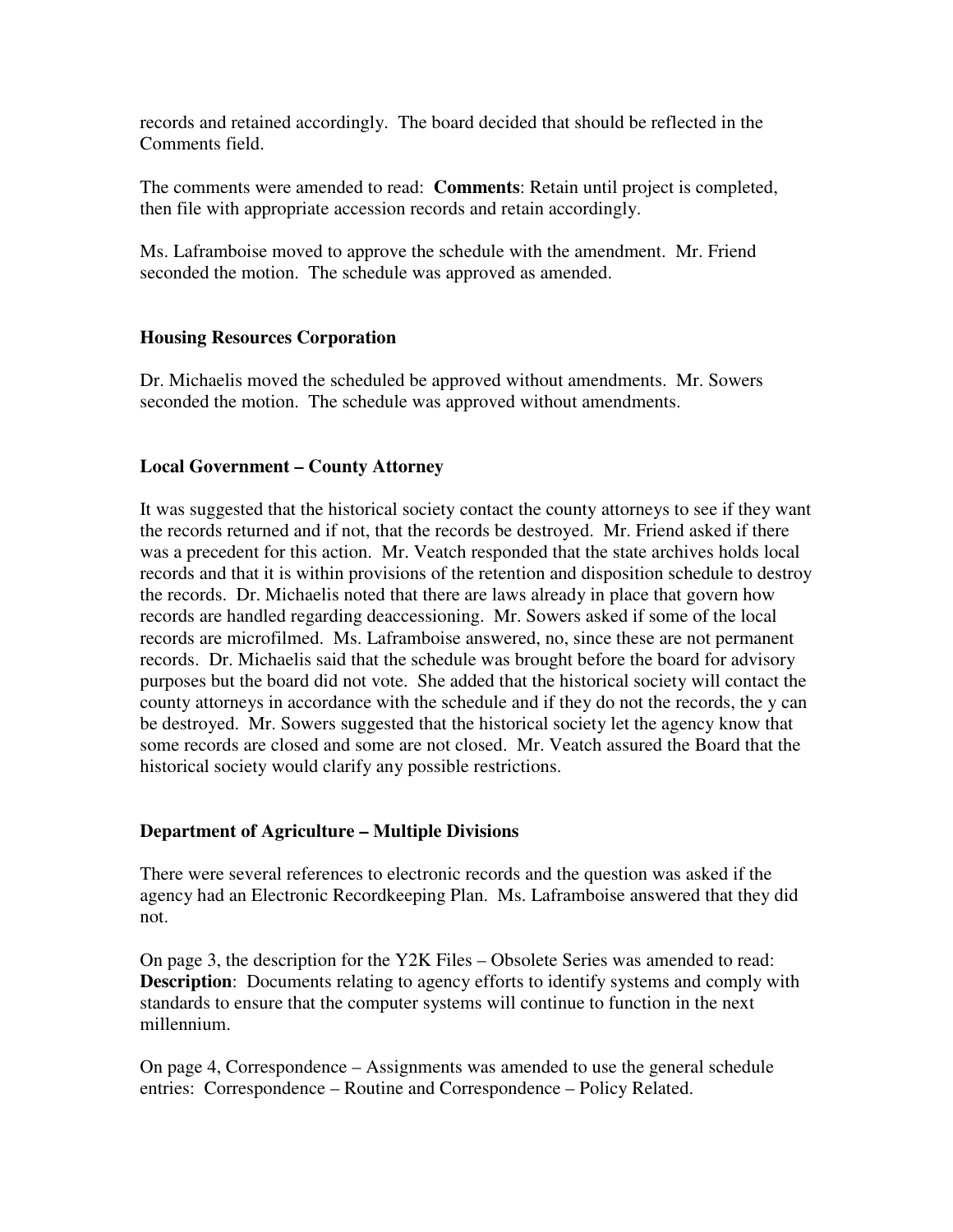For Litigation Case Files on page 5, Ms. Bush explained that K.S.A. 45-221(a)(10) applies to criminal investigations and should be removed. Also on page 5, Library Content Inventory was amended to **Retention**: See Comments; **Disposition**: Retain until no longer useful, then destroy. On page 6, Subject Files – Legal; Ms. Bush advised adding the restrictions K.S.A.  $45-221(a)(2)(25)$  and K.S.A.  $60-432$  as there may be attorney-client privileged information.

This led to a discussion by the board to address procedures for records that are obsolete in one agency but maintained in another. Mr. Veatch stated that if a records series is obsolete or moved within the same agency then it does not be to be presented to the board as a retention and disposition schedule. Dr. Michaelis added that a report listing each obsolete record series or a record series transferred to another agency would be sufficient so that it becomes part of the minutes. The group concurred that if a record series listed on the agency approved retention and disposition schedule is truly obsolete and no longer created by the agency, the board is not required to approve a new retention and disposition schedule. If records listed on a retention and disposition schedule become obsolete, the agency can implement the approved retention schedule. Ms. Bush added that if the records are transferred to another agency, then it needs to be included on a retention and disposition schedule presented to the board. Dr. Michaelis made the motion that the procedures discussed will be incorporated in the operating procedures from this moment forward. Mr. Veatch seconded the motion and it was approved.

On page 22, Mr. Veatch recommended tabling the Slaughter and/or Processing Regulatory Plant Files because the record series seems different from the Slaughter and/or Processing Registration Files and that there may be archival value. The board agreed.

On page 23, Subject Files – Chief Legal Counsel – Obsolete Series was changed to add: **Restrictions**: Portions Restricted.

On page 27, the Legal Case Files – Convenience Copies was amended to read: **Restrictions**: K.S.A. 45-221(a)(25). Ms. Bush suggested striking K.S.A. 45-221(a)(10).

On page 33, the Plans Approval/Permit Issuance Logs – Obsolete Series was amended correcting the statute cited in the description to K.S.A. 82-302. Also on page 33, regarding the record series Channel Changes Files, Mr. Veatch asked if there was a reason for maintaining the hard copy if the records are microfilmed. Ms. Laframboise responded that the agency wanted to retain the hard copy for 25 years at the records center. Dr. Michaelis asked the microfilm comes the historical society. A proposed change to the comments state: Microfilm files and plans retain until no longer useful, then transfer microfilm to the archives. The transfer the hard copy to the state records center for 25 years, then destroy. Bob Knecht, the map curator, will examine the originals and the microfilm to determine what or which might have historical value.

Dr. Michaelis moved to approve the schedule as amended, tabling Slaughter or Regulatory Processing Files. She also requested that Ms. Laframboise provide a revised